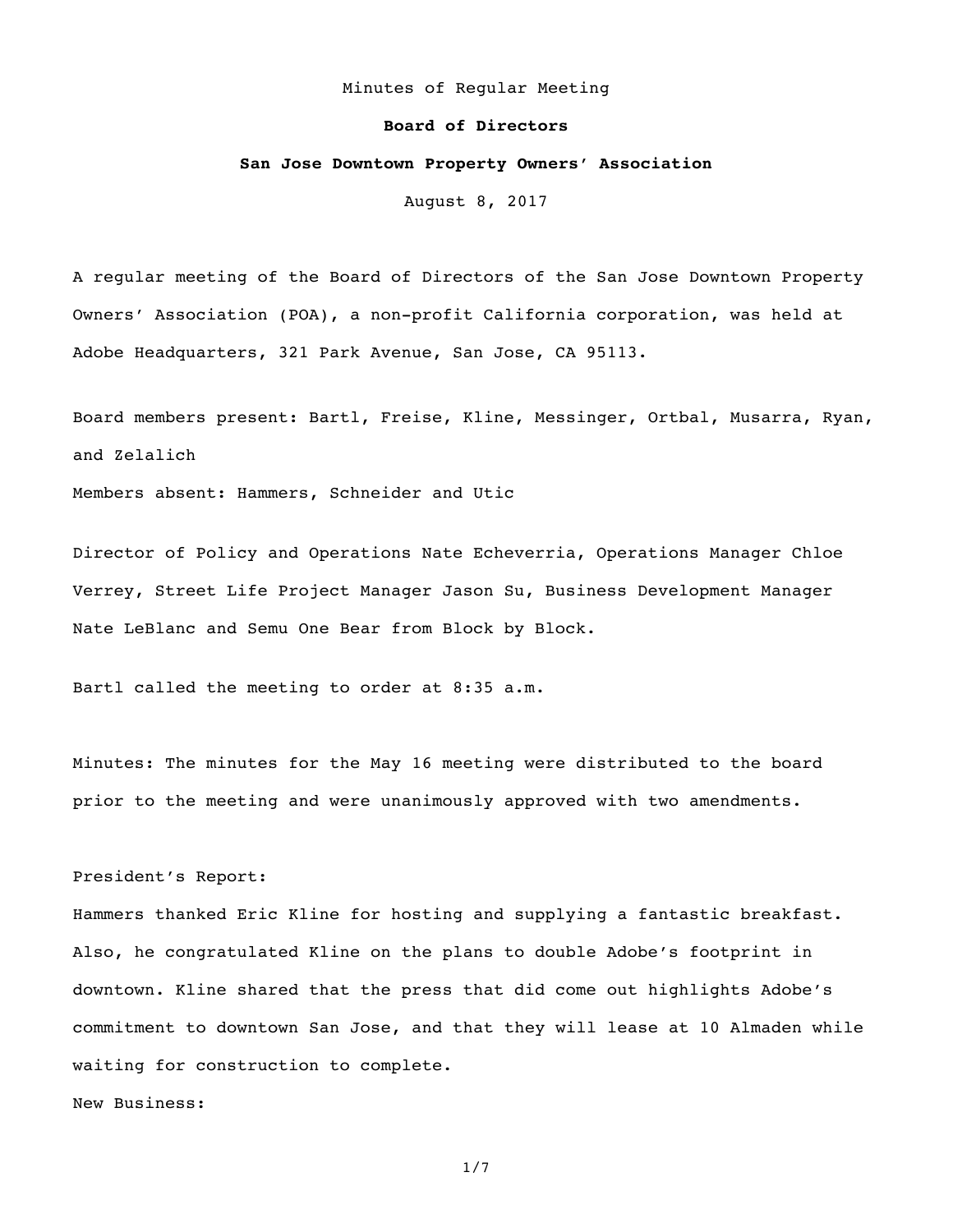• Future Planning: Knies shared that the proposed commercial developments in downtown and the significant milestones ahead of the PBID it was a good time to look towards the PBID's future. At this time, we are 5 years away from the renewal of the PBID. Additionally, we will be entering into our final year of our contract with Block by Block. Funding wise, we are entering into year 3 of a 5-year Knight Foundation grant for street life. The biggest impact for downtown will be BART construction, and several factors contribute to this impact: construction type, when construction starts, where the stations will be. One overarching question is can we do a renewal campaign when BART is going on?

Echeverria shared that St. James Park contract is a learning experience for all staff. Contract services are not new to the PBID, but working with PRNS in this capacity is. Fee for services contracts could be used to generate revenue and provide service to areas ahead of renewal or expansion. These services could include homeless services and construction mitigation specific to BART.

Knies shared that homeless services, both contacts and cleaning, are a significant portion of our day. Is could be time to consider additional funding for this work. Messinger agreed that funding is needed to increase cleaning services to handle the messes. Ortbal indicated that it would be useful to have focused meetings to discuss these issues in-depth to then make informed decisions.

Knies shared that Councilmember Peralez is looking to create a task force similar to the mayor's gang task force to handle homelessness. Much of this work would focus on short-term coordination, since building affordable and permanent supportive housing takes too long. Mussara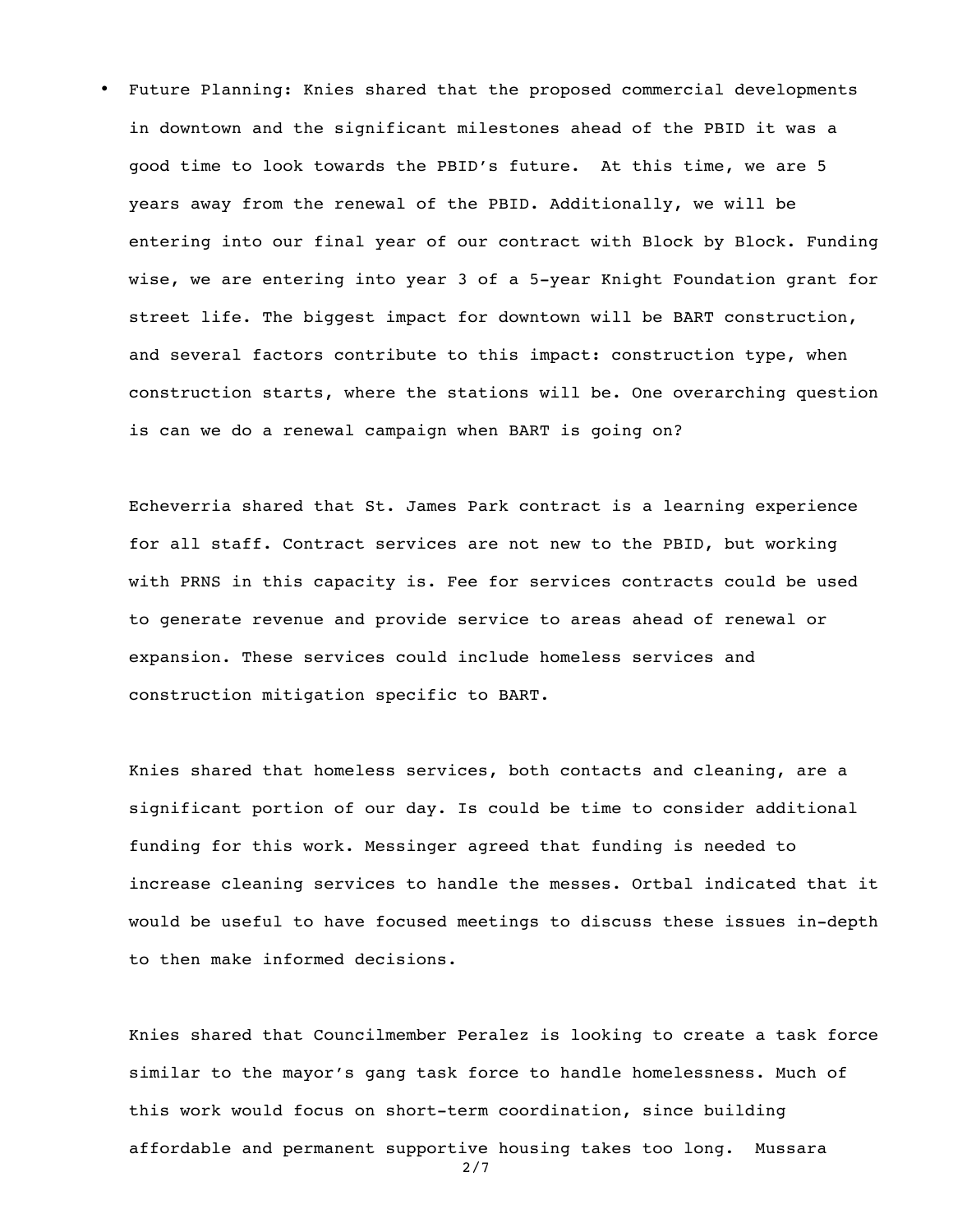indicated that additional funding is a wise idea in the short term, but collaboration is necessary to make any sort of change. Friese indicated that short and long term solutions are necessary.

Knies also indicated that the possible Google project has both short and long term implications. This is a long term item when considering annexation to encapsulate the campus, but in the short term discussions about the project and the west side of downtown are taking place now. This would be a significant service increase, whether it is as a fee for service contract or through annexation. Messinger asked for clarification on when annexation would take place. Knies indicated that interest for expansion has come from properties on all sides of the PBID, and would take place when renewal occurs.

Knies shared that all the proposed construction, not just BART, will have significant service implications for the PBID. Initial thinking is that BART construction could be too chaotic for the PBID to go out for renewal. We do have the option to renew early, but it is a difficult process. Early renewal is an opportunity to talk about what is coming and what new services the PBID will be bringing forward – construction mitigation, increased services, etc. Knies shared that a large number of properties transact recently, and we need to spend time reaching out to them and having them understand us. Friese indicated that he believes the new ownership of properties downtown are likely to spend and believe in the PBID services.

Friese asked how annexation works. Knies shared that the management plan for the PBID is where the boundaries are set, and changing of management plan in a significant manner would be the same as a renewal campaign. We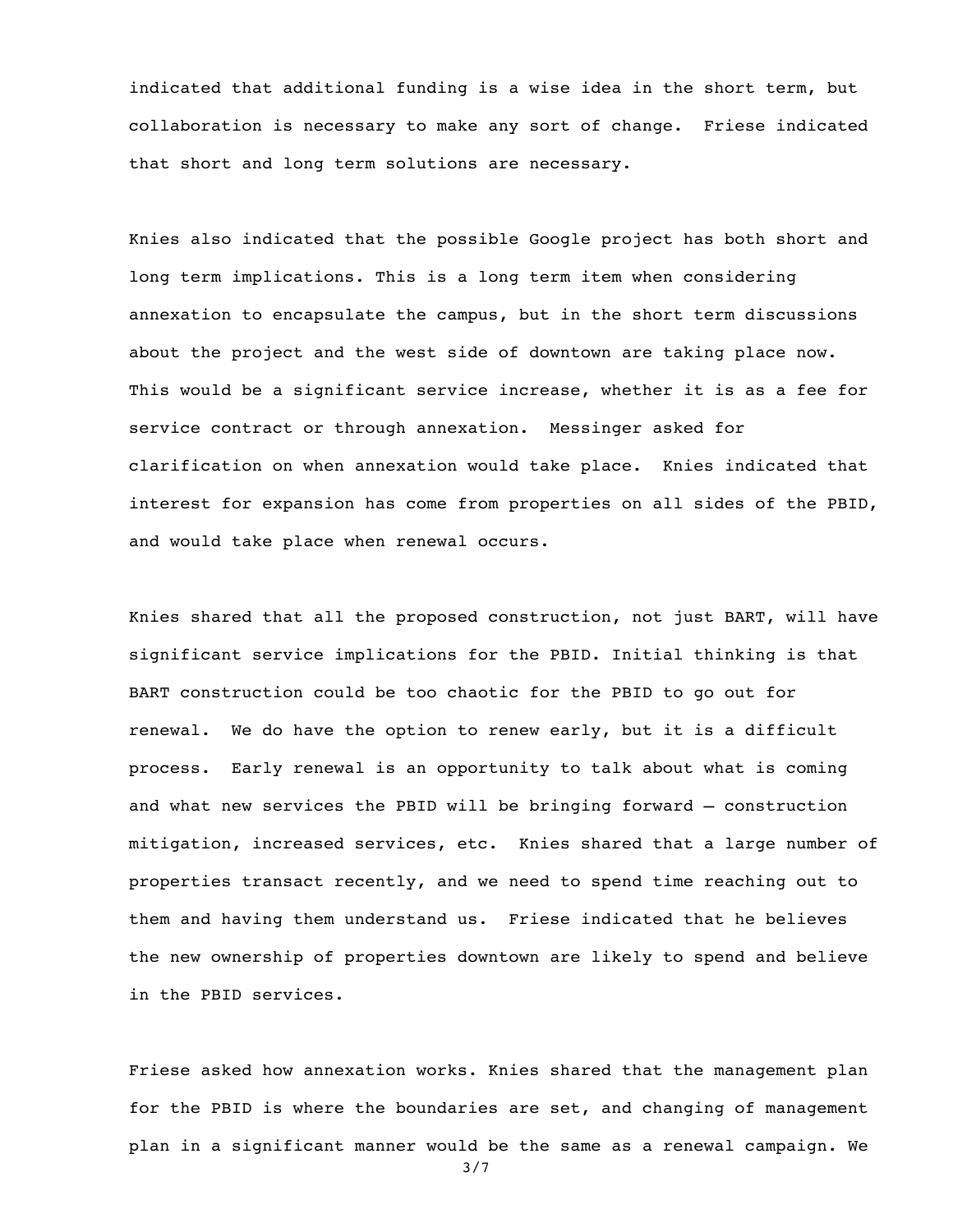do have the option to contract with areas that are not a part of boundaries prior to annexation – but the danger of this is that is voluntary. Ortbal is interested in seeing a what future boundaries and service areas might be. Preliminary boundaries would help the board plan for the future.

• San Pedro Squared: Staff is moving forward with the project, and working with city staff to expedite PGE work. The construction is anticipated to start in September. Leasing of the spaces will be in partnership with SJMADE. Our lease term with the city is 5 years, with 5-year option. SJMADE will have 3-year lease with a 2-year option. The construction timeline is 2 months, or 45 working days.

## Staff Reports:

• Business Development: Nate LeBlanc

Streamlined Restaurant Program: City staff is working to make the Streamlined Restaurant Program (SRP) permanent. This program is working for smaller retail restaurants and saving them time. A future goal for this program is to find funding for staffing off this program. Currently, the program is limited to one meeting a week.

# Easy Urbanism Initiatives:

An Outdoor Sidewalk Seating permit will replace the existing Sidewalk Café permit. The new permit will have a significant cost reduction, to make it easier to complete the permit. SJDA we advocated for a widening of the type of applicants who can apply for the permit, expanding from only tenant businesses with a full menu, to property owners, BIDs and Neighborhood Business Districts and a reduction in cost.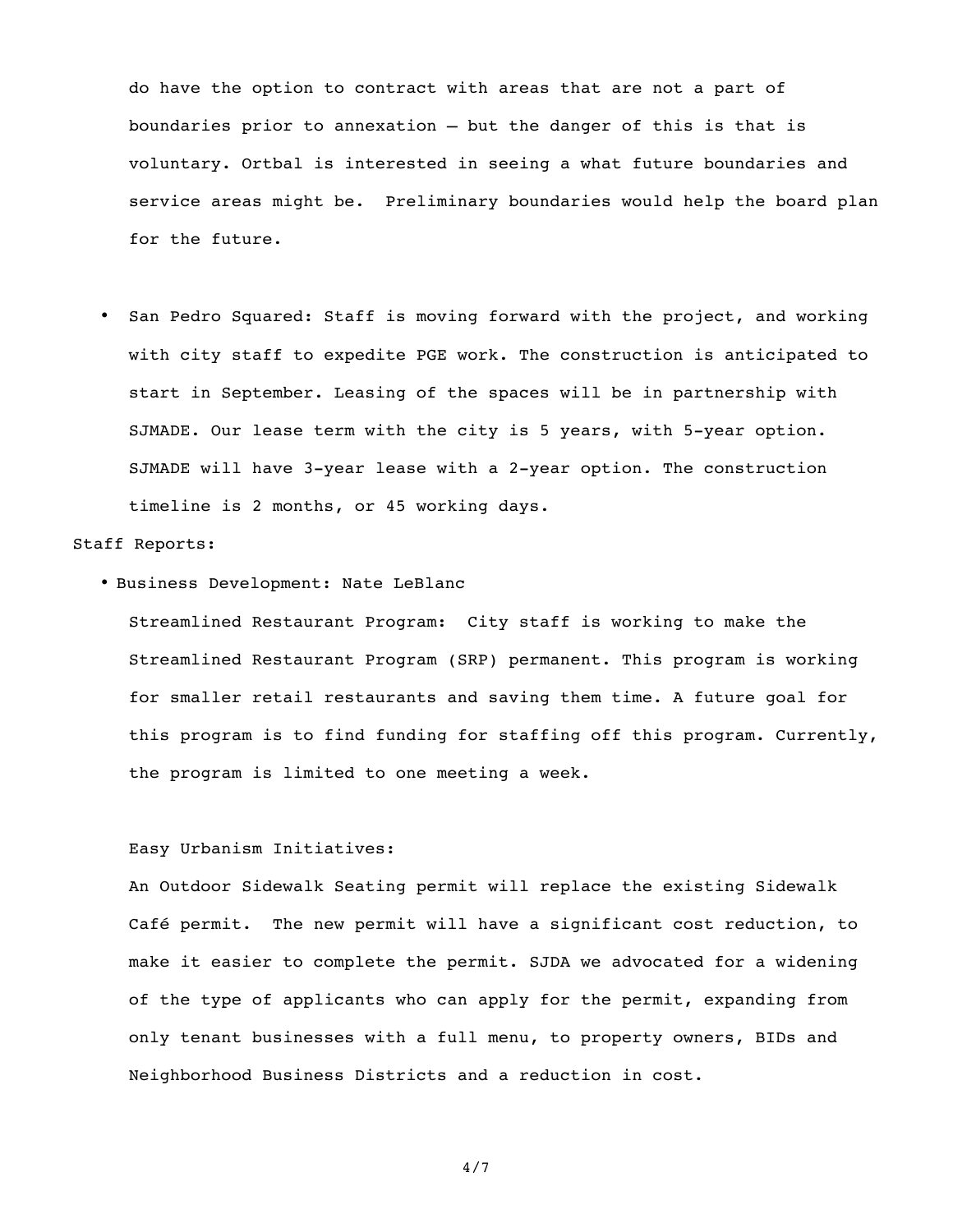## Small Business Advocacy

We effectively changed the terms of what constitutes a Conditional Use Permit for minor changes to an existing restaurant's hours for late-night use. Now they are able to receive a Special Use Permit, which takes approximately half the time to process and costs about half as much. The Blue Chip restaurant on South First St. was the first to benefit from this change. The upcoming restaurant and arcade concept at 52 E. Santa Clara has been submitted and is expected to be approved for this SUP within three months.

### • Streetlife Report: Jason Su

# Fountain Alley Activation

Summer Picnic in Fountain Alley intends to test the community feedback from a year's worth of outreach and brings arts, retail, and amenities to the space. On four Thursdays in the summer (July 13, 20, 27, and August 3) from 12 p.m. to 7 p.m., the alleyway is activated with live music, live painting, games and activities, food truck, places to sit, and other amenities. Downtown businesses such as Gensler, TechShop, and Tangerine Hookah Lounge have assisted with the activation work. Staff and the activation team are exploring options for a September evening series, bringing in more vendors and performances.

#### **Mural Program**

Staff met with the General Services Administration of the Federal Building to address needed tree maintenance and sidewalk cleaning services. GSA approved staff's proposed idea of updating the mural on the Federal building. Staff is now working to provide them with a selection of artists for the mural, and invoicing GSA for the services.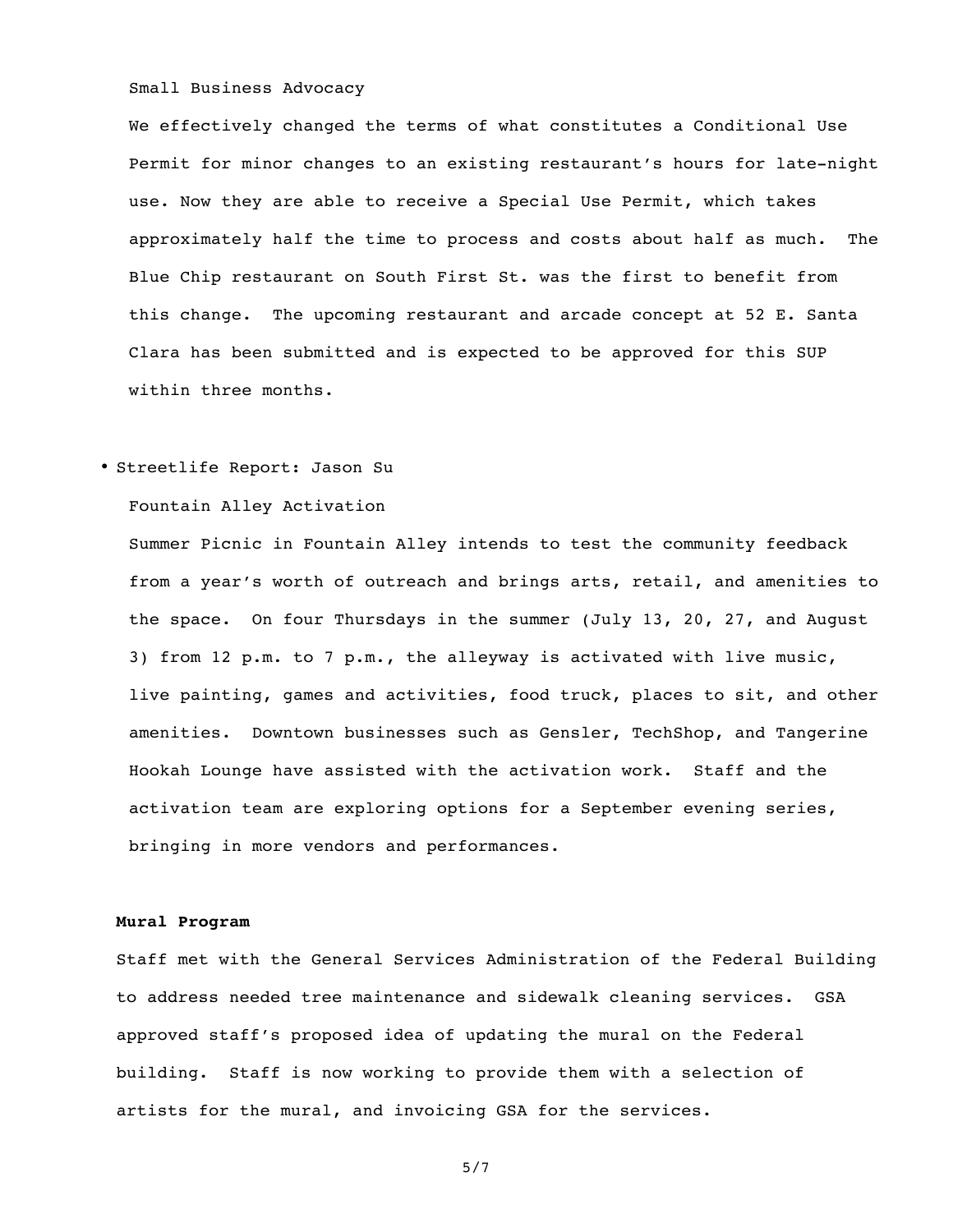## Downtown Street Tree Maintenance

We are back on Year 1 of the four-year rotation for tree maintenance. Palm tree work has been recently completed on Santa Clara Street. Additional palm tree work will be performed in the SoFA District. Staff is also preparing for tree ungirdling work on  $1<sup>st</sup>$  and  $2<sup>nd</sup>$  Streets on the VTA trackside.

### • Operations Report: Chloe Verrey

## Groundwerx Program Updates:

Groundwerx's Work Experience Program with Downtown Streets Team (DST) has received information from the City Housing Department that the program is recommended for the same funding level in FY 17-18 as last year. Funding from the Housing Department covers supplies, uniforms and training related costs. Groundwerx continues to hire DST volunteers to on-call and fulltime positions. Currently, 10 of Groundwerx 27 staff members where hired from the DST Work Experience Program.

### Construction Mitigation:

We continue to provide notification to businesses and property owners for construction projects impacting the public right of way. In collaboration with the SJDA Communications team, there is now a page on the SJDA website for upcoming lane closures and construction impacts: sjdowntown.com/sjdanews-traffic-alert/

St. James Park Enhanced Maintenance & Ambassador Services Contract The St. James Park contract began on June 1. The scope of services for this contract includes: pan and brooming, pressure washing, graffiti removal, business contacts and providing directions. At this time, PRNS has requested cleaning services Thursday through Monday each week, from 1-